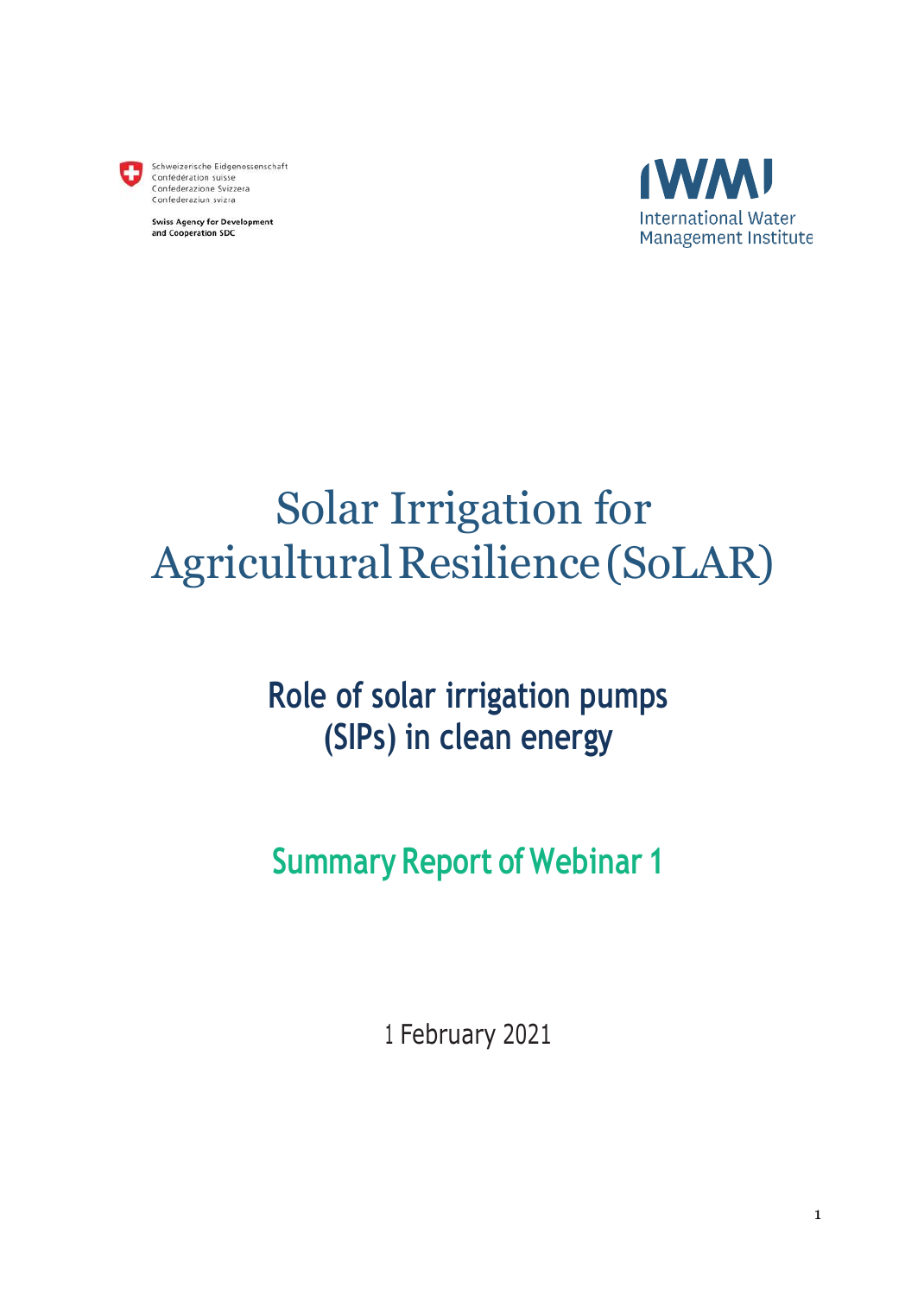## Table of Contents

| Webinar 1: Role of solar irrigation pumps (SIPs) in the clean energy transition in South Asia 3 |  |
|-------------------------------------------------------------------------------------------------|--|
|                                                                                                 |  |
|                                                                                                 |  |
| Top takeaways from the webinar, and how and whether SoLAR future work can address them? 12      |  |

### List of tables

| Table 1:Schedule for webinar 1    |    |
|-----------------------------------|----|
| Table 2:Q&A with Dr Rahul Tongia  |    |
| Table 3:Q&A with Dr Rohit Chandra |    |
| Table 4:Q&A with Dr Stuti Rawat   | 8  |
| Table 5:Q&A with Dr Anas Rahman   | 10 |
| Table 6:Q&A with panellists       | 11 |

## List of abbreviations

| <b>IWMI</b>   | International Water Management Institute     |
|---------------|----------------------------------------------|
| <b>SIP</b>    | <b>Solar Irrigation Pumps</b>                |
| <b>SDC</b>    | Swiss Agency for Development and Cooperation |
| SoLAR         | Solar Irrigation for Agricultural Resilience |
| <b>DISCOM</b> | <b>Distribution Companies</b>                |
| <b>RE</b>     | Renewable Energy                             |
| <b>CEEW</b>   | Council on Energy, Environment, and Water    |
| <b>BLDC</b>   | <b>Brush Less Direct Current</b>             |
| <b>IGP</b>    | Indo-Gangetic Plains                         |
| <b>BGEF</b>   | <b>Bright Green Energy Foundation</b>        |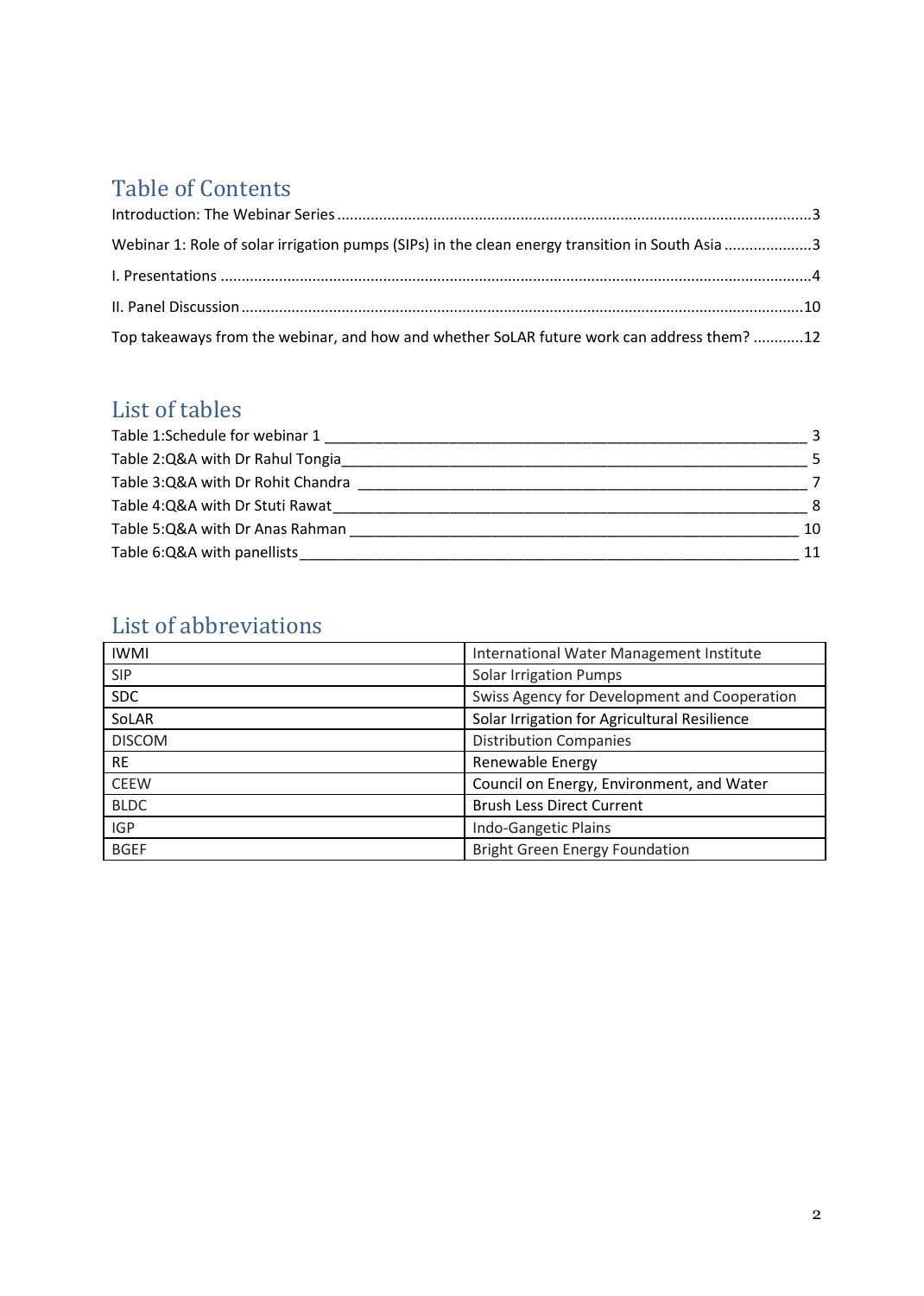#### <span id="page-2-0"></span>Introduction: The Webinar Series

The IWMI-led Solar Irrigation for Agricultural Resilience (SoLAR) project funded by the Swiss Agency for Development and Cooperation (SDC) organised a series of six webinars from 1-5 February 2021. The SoLAR project aims to generate knowledge to sustainably manage water-energy and climate interlinkages by promoting solar irrigation pumps (SIPs). The project aims to contribute to climateresilient, gender-equitable, and socially inclusive agrarian livelihoods in Bangladesh, India, Nepal, and Pakistan by supporting government efforts to promote solar irrigation.

Achieving progress in poverty reduction with minimal carbon emission is at the core of the climate and sustainability challenges. This need is particularly acute in South Asia. A further expansion of irrigation holds the promise of pulling small landholders out of poverty. It will also result in significant increases in carbon emissions due to overwhelming dependence on fossil fuel-based groundwater pumping. SIPs offer a 'climate resilient' solution, yet the adoption of the same is slow. Little is also known about the impact of SIPs on groundwater use. In this six-part SDC-IWMI webinar series, some of these more significant questions were explored around energy transition and SIPs in four South Asian countries.

### <span id="page-2-1"></span>Webinar 1: Role of solar irrigation pumps (SIPs) in the clean energy transition in South Asia

The region in focus for webinar 1 was South Asia which has diverse physiographical settings. The topic was: 'Role of solar irrigation pumps (SIPs) in the clean energy transition in South Asia' and was held on 1 February 2021. The webinar was divided into two significant sections, wherein the first section consisted of presentations by learned scholars, and the second section consisted of a panel discussion. Consequently, this was followed by a question and answer session. There were a total of 224 registrations, 129 attendees. The session had 11 panellists and was moderated by Dr Aditi Mukherji.

#### <span id="page-2-2"></span>*Table 1:Schedule for webinar 1*

| Webinar   | Date & Time       | <b>Presenters/Speakers</b> | <b>Panellists</b> |
|-----------|-------------------|----------------------------|-------------------|
| Webinar 1 | 1 Feb 2021        | Dr Rahul Tongia            | Mr Dipal Barua    |
|           | $(3:00-5:00$ IST) | Dr Rohit Chandra           | Mr Ram Dhital     |
|           |                   | Dr Stuti Rawat             | Dr Tushaar Shah   |
|           |                   | Dr Anas Rahman             | Ms Maha Qasim     |
|           |                   |                            |                   |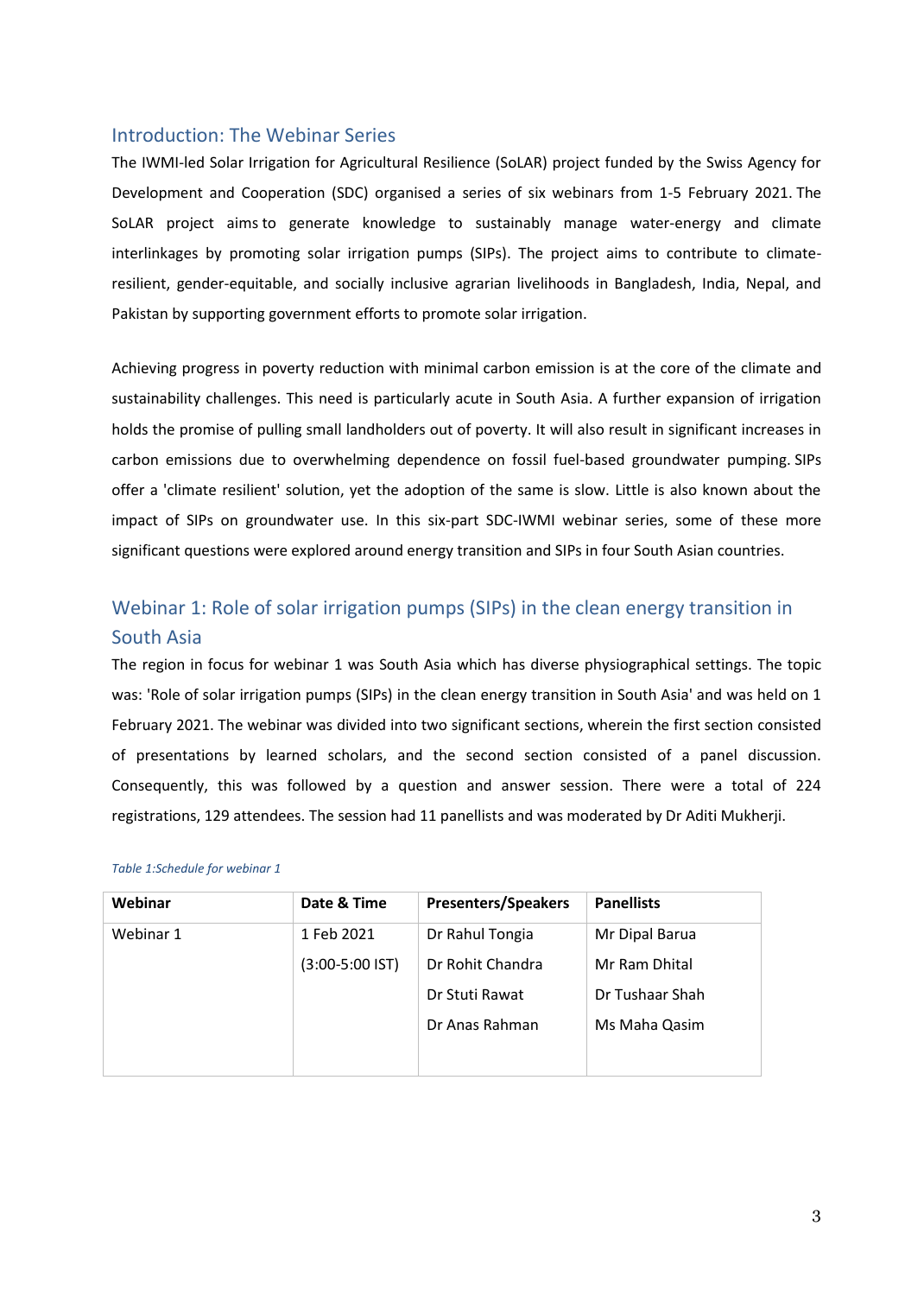#### <span id="page-3-0"></span>I. Presentations

a) Political economy of the energy transition in South Asia:

*Dr Rahul Tongia, Centre for Social and Economic Progress, India, and Brookings Institute presented in this session.*

Dr Tongia talked about the three aspects of the energy transition, regulation and pricing and solar energy. This can be elaborated as under:

In the context of the energy transition, decarbonisation is currently the focus of every developmental plan. Even with a lot of renewable energy (RE) growth underway, it is estimated that by 2030, 50% of India's power source will still be a coal-based source. Renewable energy (RE) has become cheap recently and is lower than coal-generated energy. However, the real challenge is balancing supply with a time of demand, given that RE storage is still at a nascent stage for large grid-scale projects.

With respect to regulation and pricing, the energy market in India is regulated by economic, physical, and political factors, wherein the distribution of welfare gains is a vital part of the regulation. Therefore, prices are set keeping those parameters in mind. This means different consumers pay different fees, and a lot of cross-subsidy is inbuilt. There are several supply-side distortions for both fossil fuel and RE. The supply-side distortion for renewable energy mainly comes from the waving of import duties.

Currently, the average cost of electricity supply is around Rs 7.7/unit, but each sector, on average, pays a different price. Only commercial users pay more the cost of supply, while the payment from the agricultural sector is the lowest, yet it consumes 22% of total electricity in the country. In most states, farmers do not pay for electricity, and it is the state government that compensates the utilities for providing free power to farmers. Often, utilities are known to inflate agricultural consumption to hide the losses and balance their revenues from the government subsidy. Compared to other countries, India's share of agrarian electricity consumption is way too high (22%), while global over the upper bound is only 5-6%.

The most pertinent question in solar energy is: Can RE technology reduce these distortions in agriculture? Grid-connected solar is inevitable, mainly because it is tough to go for sizing the panel for pump size exactly. There will always be an excess or deficit; thus, grid connection will be essential to balance this. Additionally, it helps to account for the solar energy at the national grid data. Essential questions emerge given the gird connection. How does the retail and wholesale procurement solar price affect feed-in tariff? How much does the existing distortion affect the RE markets? Once it is individual ownership of solar, who wins and who loses out?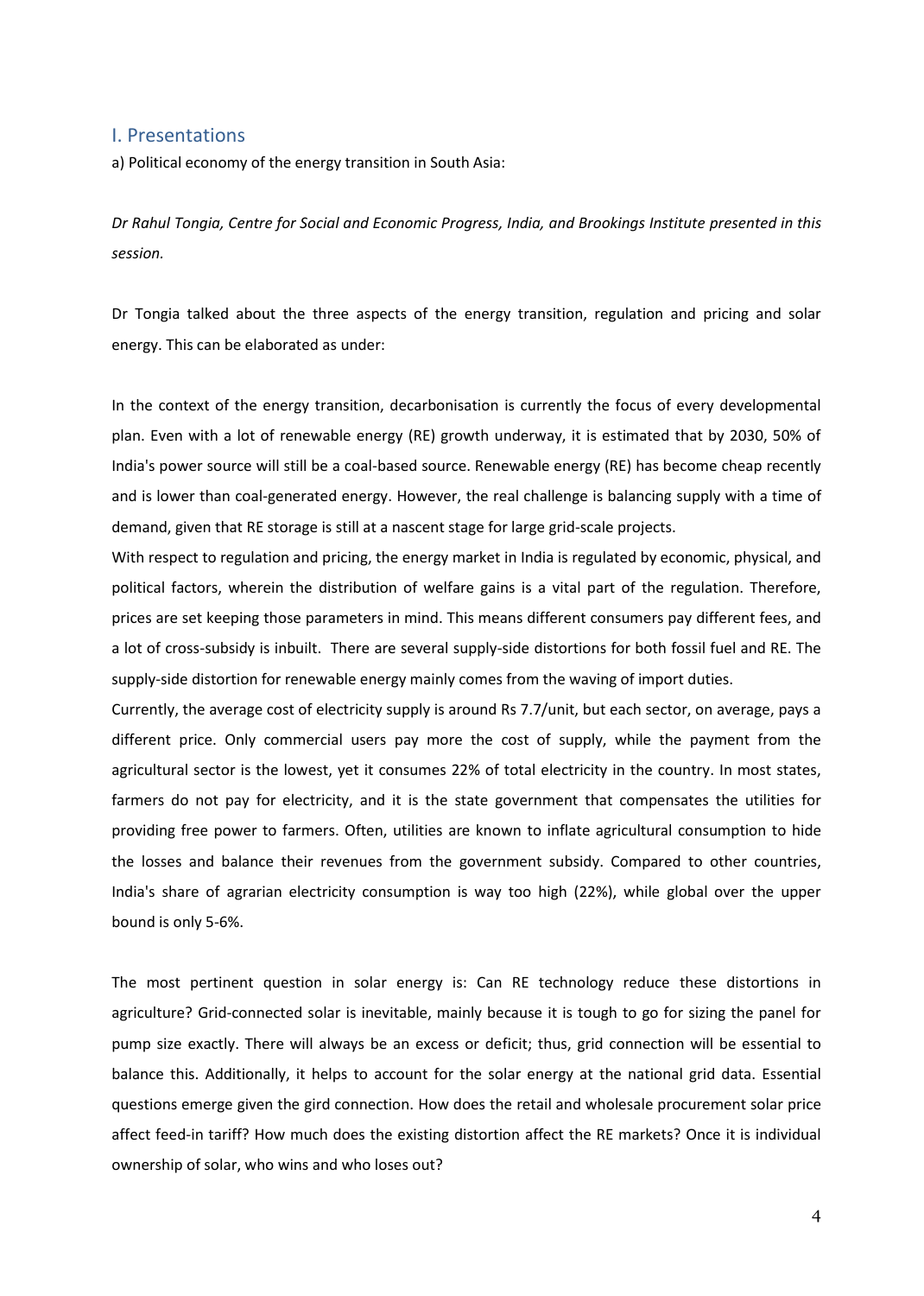#### <span id="page-4-0"></span>*Table 2:Q&A with Dr Rahul Tongia*

| SI no | <b>Questions</b>                               | <b>Answers</b>                              |
|-------|------------------------------------------------|---------------------------------------------|
| 1.    | Often agriculture is blamed for the poor       | Metering is technologically doable. It      |
|       | financial performance of DISCOMS, but          | boils down to who wants this data and       |
|       | there is some evidence that DISCOMs use        | at what frequency? It all boils down to     |
|       | poor feeder governance on irrigation           | DISCOMS and who uses information            |
|       | supply to hide their flaws. Is there any       | because data talks about the compliance     |
|       | 'causal analysis' to understand what can be    | levels. But having them is always good.     |
|       | a good starting point for improving feeder     |                                             |
|       | level energy governance for DISCOMS and        |                                             |
|       | farmers?                                       |                                             |
|       |                                                |                                             |
| 2.    | Thank you for an excellent presentation,       | Maharashtra (Prayas and others) has         |
|       | Rahul. I just wanted to know your opinion      | done good studies on this. I think          |
|       | on what the best way is to track captive       | transparency (feeder monitoring real-       |
|       | SIP? Do you think Remote Monitoring units      | time, public) is one critical step.         |
|       | are better or reliable enough to gather        |                                             |
|       | data?                                          |                                             |
|       |                                                |                                             |
| 3.    | If grid-interactive solar is the way forward,  | In the daytime, there is good quality       |
|       | then why do we even need solar pumps in        | electricity which is not possible with      |
|       | the first place? With essentially zero         | conventional systems. That's the key        |
|       | electricity fees, what are the incentives for  | question. But there are more nuances,       |
|       | small farmers to pay for solar pumps?          | including<br>getting<br>ones<br>οf<br>'non- |
|       |                                                | remunerative consumers off the system.      |
|       |                                                | Plus, you can give them an incentive to     |
|       |                                                | save power if they earn from the feed-      |
|       |                                                | in. But there are then huge equity          |
|       |                                                | issues. Grid interactive is essential due   |
|       |                                                | to the issue of right sizing and variance   |
|       |                                                | of output and demand.                       |
|       |                                                |                                             |
| 4.    | Rahul, I think it is a complex issue. Although | It need not align both ways - only one      |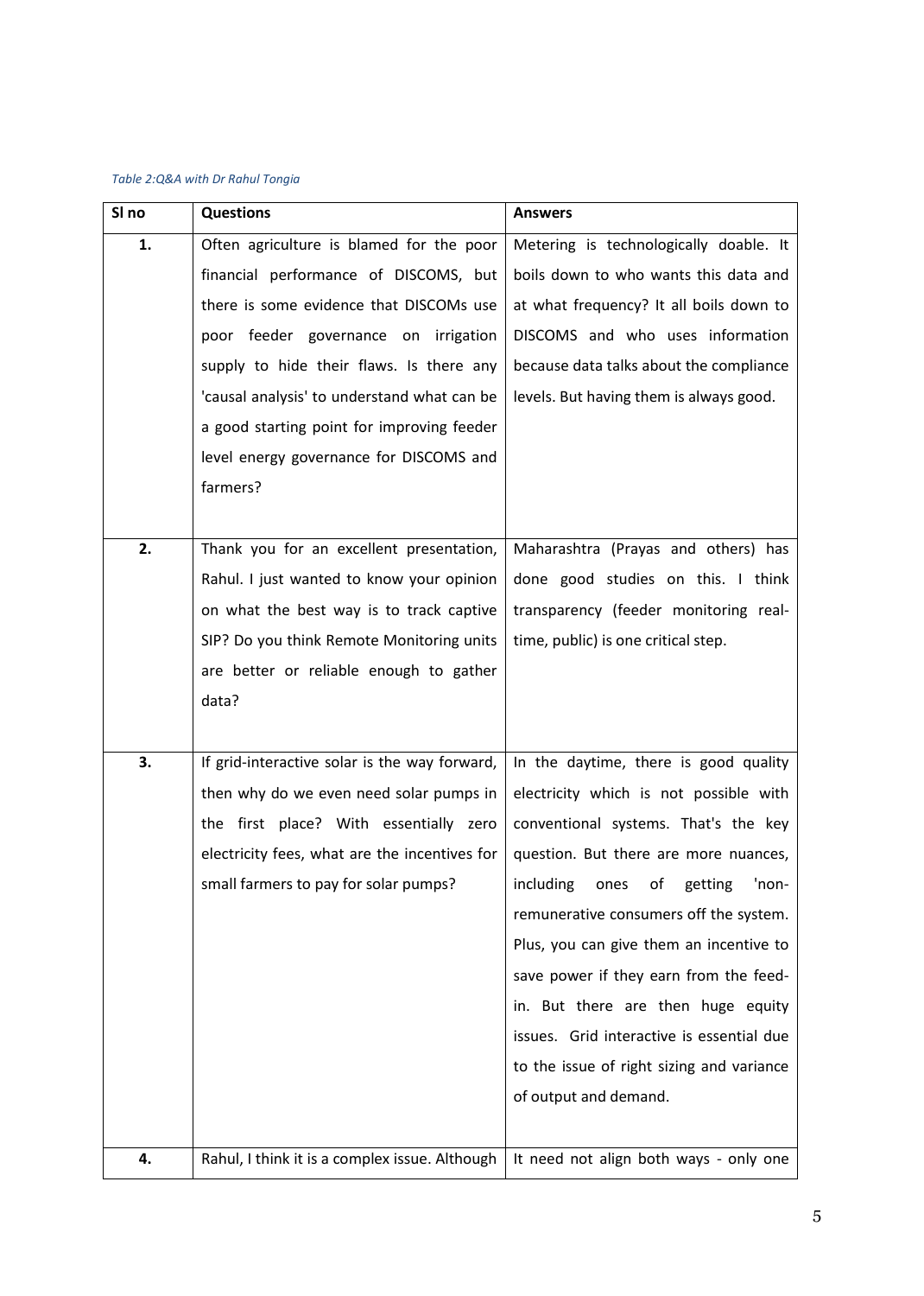| diesel is costly and polluting, no other   | way is enough. Grid 'surplus' is for     |
|--------------------------------------------|------------------------------------------|
| pumps offer the flexibility it does. For   | agricultural use, especially during the  |
| example, there are only 9 million diesel   | day. This might work in net metering but |
| pumps and 22 million pumps. The diesel     | not where farmers<br>are using it        |
| pumps irrigate more areas because it is    | exclusively for irrigation.              |
| portable, and it can be hired by anyone.   |                                          |
| From a farmer's point of view, what        |                                          |
| matters is what can provide him water      |                                          |
| immediately. Thanks for the presentation.  |                                          |
| You mentioned the non-requirement of       |                                          |
| batteries for SIP: this can only happen if |                                          |
| you assume that similar solar peak hours   |                                          |
| are available daily.                       |                                          |
|                                            |                                          |

b) Challenges in the energy transition, with a focus on solar energy:

#### *Dr Rohit Chandra, Indian Institute of Technology, Delhi presented in this session.*

Farmers are not treated as consumers, instead kept as an interest group. Therefore, it is a question of political discourse. Thus, farmers come into the picture in the context of the energy transition. Acute financial distress makes DISCOM a terrible decision, and it further breaks the whole energy market. Until these acute distresses of DISCOMS have been removed, it is difficult to make an energy transition very quickly in agriculture. Recently, a few experiments have been done to remove these inefficiencies at DISCOMS, one of which is privatization.

It can be anticipated that inevitably, the DISCOMS will be privatised, or a parallel institution would be created to manage the energy systems. In the coming days, in some advanced states, this might be the case. Given the inefficiencies, many DISCOMS in the country is not able to manage the current demand and future planning and absorb signals coming in from the RE sectors.

Substituting from one technology to another might also lead to equity distributional effects. It may be understood as an elite capture. Therefore, this needs to be captured in the design of the programme. It all boils down to the capacity of the DISCOMs. State-level experimentation is something to be encouraged for RE in the country. States need to be considering the incentives for farmers to invest in RE, given the electricity is already free. I think this will be challenging for DISCOM to get the innovative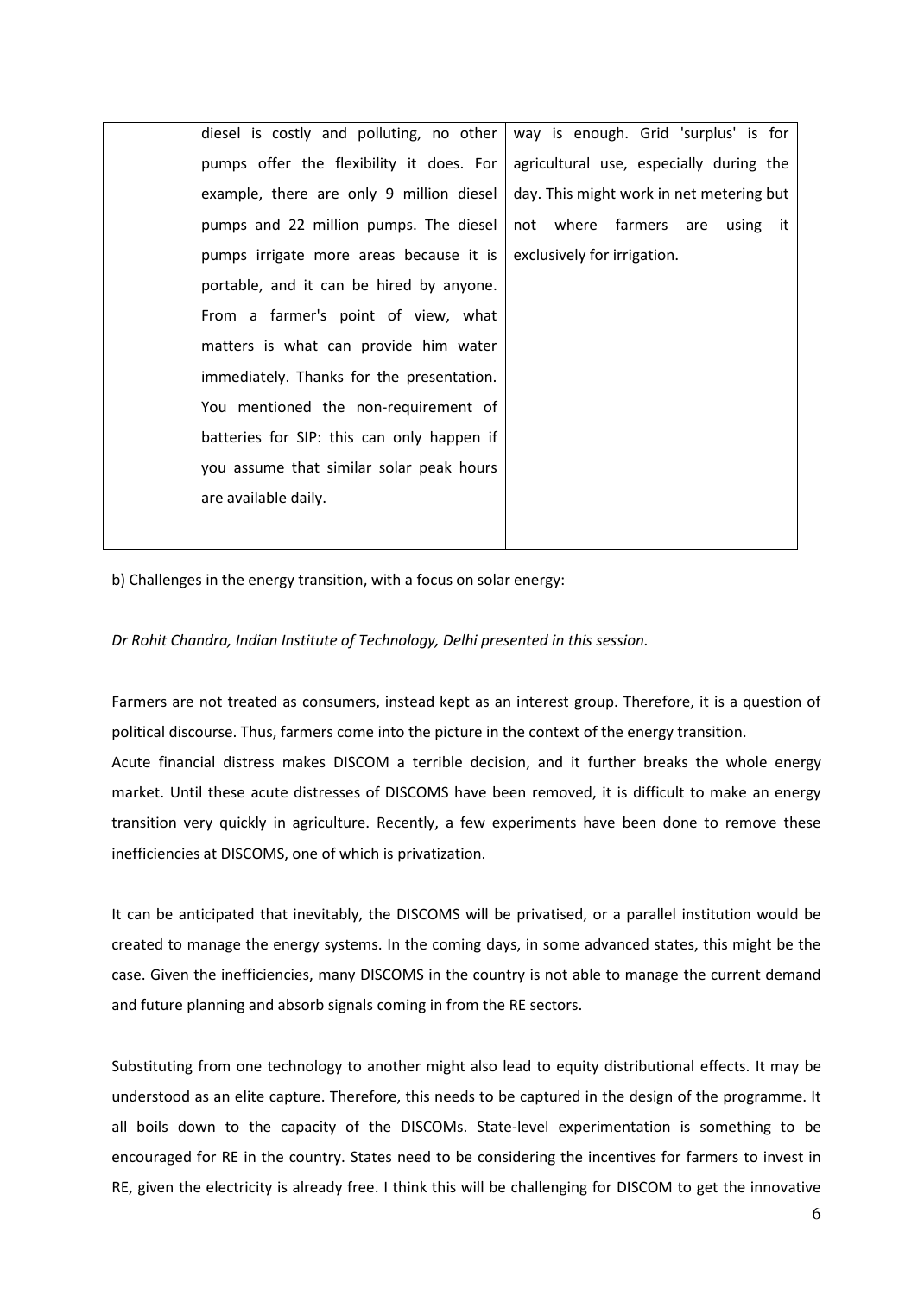design to convince the farmers to make a shift.

#### <span id="page-6-0"></span>*Table 3:Q&A with Dr Rohit Chandra*

| SI no | <b>Questions</b>                                            | <b>Answers</b>                                     |
|-------|-------------------------------------------------------------|----------------------------------------------------|
| 1.    | Are the financial packages for DISCOMs to                   | Firstly, bailing our DISCOM is always there in     |
|       | infuse cash into these insolvent companies                  | India; this has been the case in the country all   |
|       | or bail out the banks who have lent to                      | the time. This time it comes with the stringent    |
|       | <b>DISCOMS</b><br><b>IPPS</b><br>who<br>and<br>supply<br>to | condition of $1/4th$ of the money to cooperate     |
|       | DISCOMs? Since 1993, this is the sixth                      | with the state.                                    |
|       | financial package to DISCOMs. Unless                        | Secondly, the money will go to states/DISCOMs      |
|       | fundamentals<br>of<br>distribution<br>are                   | first with significant conditions, but the banking |
|       | addressed, it seems unlikely that financial                 | system's ultimate goal. We cannot hope to          |
|       | restructuring can turn around the sector.                   | have a functional power system without a well-     |
|       | Appreciate your views.                                      | functioning banking system. So, you could          |
|       |                                                             | consider it an indirect bailout of sorts.          |
|       |                                                             |                                                    |
| 2.    | Under component C of the PM-KUSUM                           | It depends on the present situation in each of     |
|       | scheme in India. The models are suggested                   | the states. For example, in a state like           |
|       | as                                                          | Chhattisgarh, where the farmer gets more than      |
|       | 1) Solarisation of existing pump.                           | 12 hours of power supply for agriculture, a        |
|       | 2) Solarisation with mandatory energy                       | farmer will be reluctant to adopt a solar-only     |
|       | efficient (BLDC) pump replacement                           | pump.                                              |
|       | 3) solarisation of agriculture feeder.                      |                                                    |
|       | Among these, option 2 is the best practical                 |                                                    |
|       | solution to the farmer and DISCOM too.                      |                                                    |
|       | Could anyone highlight it?                                  |                                                    |
|       |                                                             |                                                    |
| 3.    | Given the over-abstraction of water in                      | The fear that comes to my mind is that while       |
|       | several countries using expensive diesel                    | using solar energy is unchecked in agriculture     |
|       | pumps, is there not a severe risk that solar-               | instead of diesel and other energy resources,      |
|       | pumps could accelerate the<br>powered                       | unchecked volumes of water are likely to be        |
|       | abstraction way beyond recharge levels?                     | drawn up from the already depleting and            |
|       |                                                             | severely stressed water levels in North India.     |
|       |                                                             |                                                    |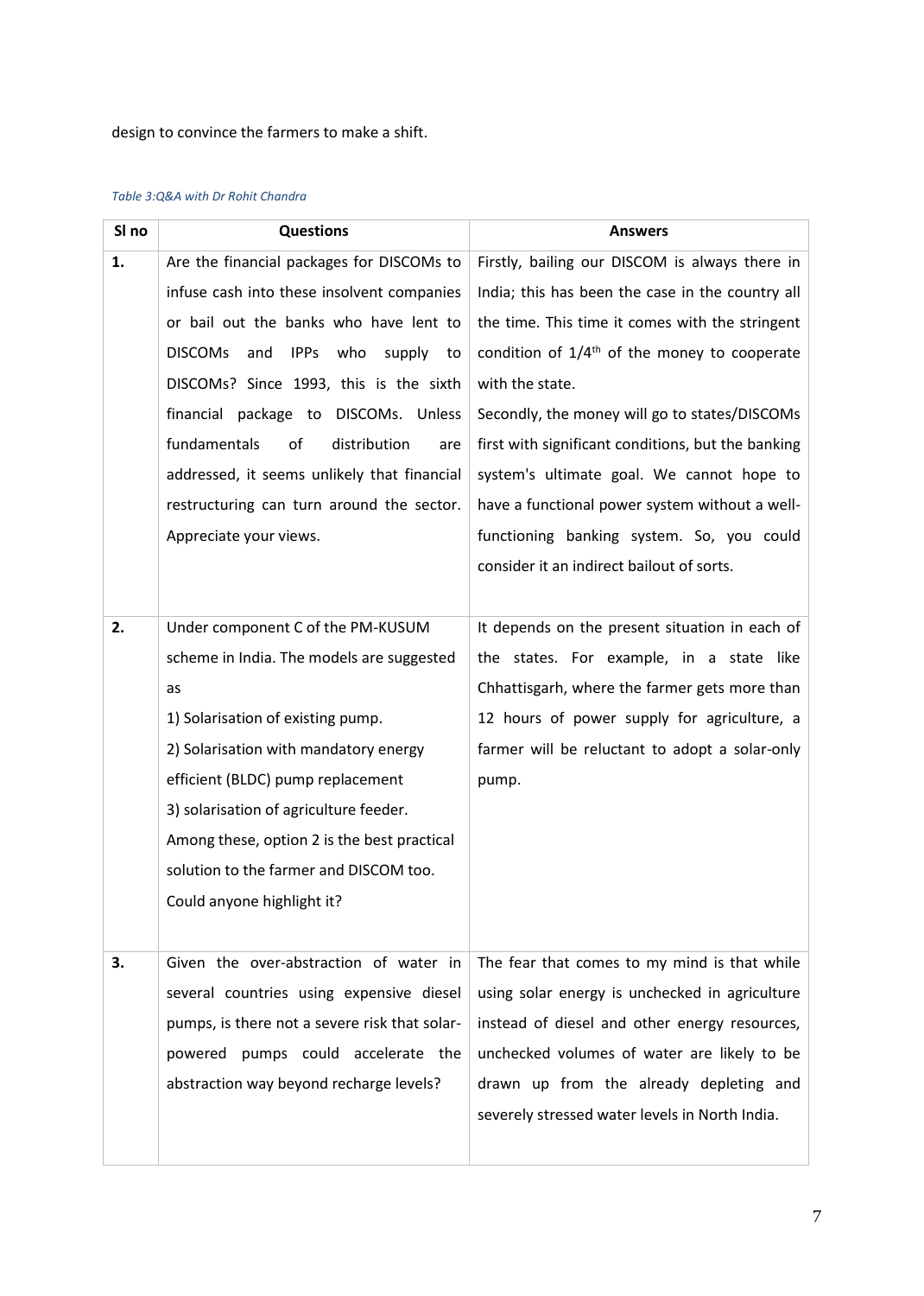c) Emissions from irrigation pumps in South Asia: The case of Black Carbon:

#### *Dr Stuti Rawat, Education University of Hong Kong presented in this session.*

Stuti highlighted the carbon emission aspects of diesel pumps and how solar irrigation will be best in mitigating this. Diesel irrigation is prominent in South Asian agriculture. However, there are black carbon emissions from these diesel pumps. If the black carbon emitted from the diesel irrigation is mitigated, there are more significant benefits in terms of health and atmospheric brown clouds in Asia.

Over 10 million diesel pumps operate in the Indo-Gangetic plain (IGP) of Asia. Over time there has been a sharp increase in the diesel pumps in this region. The impact of these pumps was estimated by considering the number of diesel pumps operated, annual pumping hours, diesel consumed per hour, and an emission factor.

The study estimates show that between 1980 and 2013-14, annual carbon emission from 1 hp pump has quadrupled. Indian states of IGP have the highest black carbon emission (6 to 12.4 Gg), followed by Pakistan (2.5- 4.9 Gg) and Bangladesh (3 – 6.1 Gg) and lowest in Nepal (0.5Gg). That means diesel irrigation contributes to 5.9% of India's total black carbon emission, similarly, 5.5% for Bangladesh, 2.5% for Pakistan, and 1.2 % for Nepal.

Given the substantial contribution of diesel irrigation to carbon emission, the country needs to shift from a polluting energy source to a cleaner energy source. This is where the importance of solar irrigation comes.

| SI no          | <b>Questions</b>                        | <b>Answers</b>                                  |
|----------------|-----------------------------------------|-------------------------------------------------|
| 1              | Is shifting off diesel via solar a 'no- | A shift from diesel is needed, given the health |
|                | brainer'? Why or why not?               | and climate impacts. But among the possible     |
|                |                                         | non-polluting renewable options available and   |
|                |                                         | concerning the South Asian context, solar       |
|                |                                         | energy is the most realistic option currently   |
|                |                                         | available. Is it Pareto-optimum? Maybe not.     |
|                |                                         | But it does appear to be Pareto superior in     |
|                |                                         | comparison to diesel-powered pump sets.         |
|                |                                         |                                                 |
|                |                                         |                                                 |
| $\overline{2}$ | It is true that diesel pump operation   | This is something that needs to be considered.  |

#### <span id="page-7-0"></span>*Table 4:Q&A with Dr Stuti Rawat*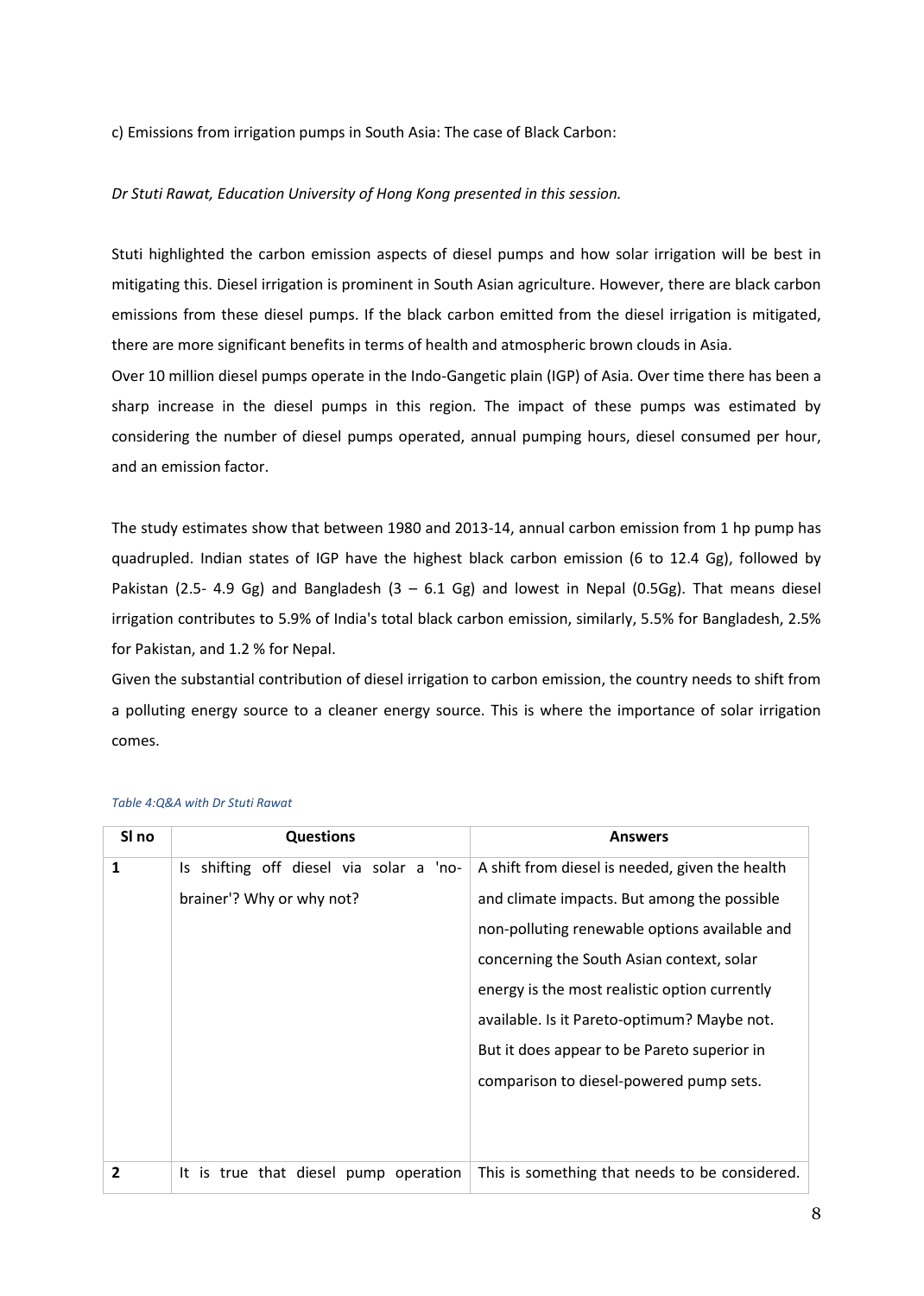|   | contributes to a high carbon footprint?     | Another<br>participant-<br>Basant<br>Maheshwari, |
|---|---------------------------------------------|--------------------------------------------------|
|   | However, if the idea is to replace them     | mentioned a similar point as well. As Rohit had  |
|   | with SIP in grid-connected regions (like    | discussed<br>previously,<br>perhaps<br>the<br>in |
|   | eastern India), then the life cycle cost    | experiment of models happening right now, we     |
|   | assessment is essential. Solar panels       | will find something that can bring us closer to  |
|   | production has the highest carbon           | balancing these trade-offs.                      |
|   | footprint among all the energy sources.     |                                                  |
|   |                                             |                                                  |
| 3 | Solar irrigation is an excellent example of | This is again something that needs to be         |
|   | solving a 'wicked problem'. We solve one    | considered. As Rohit mentioned, in the           |
|   | problem (energy and emission) and           | experiment of models happening right now,        |
|   | another<br>potentially<br>create<br>problem | perhaps we will find something that can bring    |
|   | (overuse of groundwater). Another issue     | us closer to balancing these trade-offs.         |
|   | to consider is that manufacturing solar     |                                                  |
|   | panels also involves carbon emissions.      |                                                  |
|   | Also, we need to think of how we will       |                                                  |
|   | manage the solar panel waste after they     |                                                  |
|   |                                             |                                                  |
|   | become non-functional. The challenge        |                                                  |
|   | for us is how we develop a 'win-win'        |                                                  |
|   | situation.                                  |                                                  |
|   |                                             |                                                  |

d) Indian DISCOMS and the lure of solar irrigation pumps:

*Dr Anas Rahman, Council on Energy, Environment, and Water (CEEW), presented in this session.*

Anas walked through the experience of solar irrigation across different states of India. Agriculture consumes about 22% of electricity and contributes only 3% of the revenue. The deficit is usually covered through cross-subsidy and power subsidies. A number of demand management strategies has been put in place, like rationing of electricity, metering, etc. Still, there is a political constraint to raise the price of electricity and metering in all the states.

Solar pump irrigation is a supply-side solution to the issue India is facing. It provides the daytime supply of electricity and reduces the subsidy. The focus was given to the grid-connected individual solar model and feeder solarisation model.

In the individual grid connect model – existing pumps will be solarised by getting subsidies from the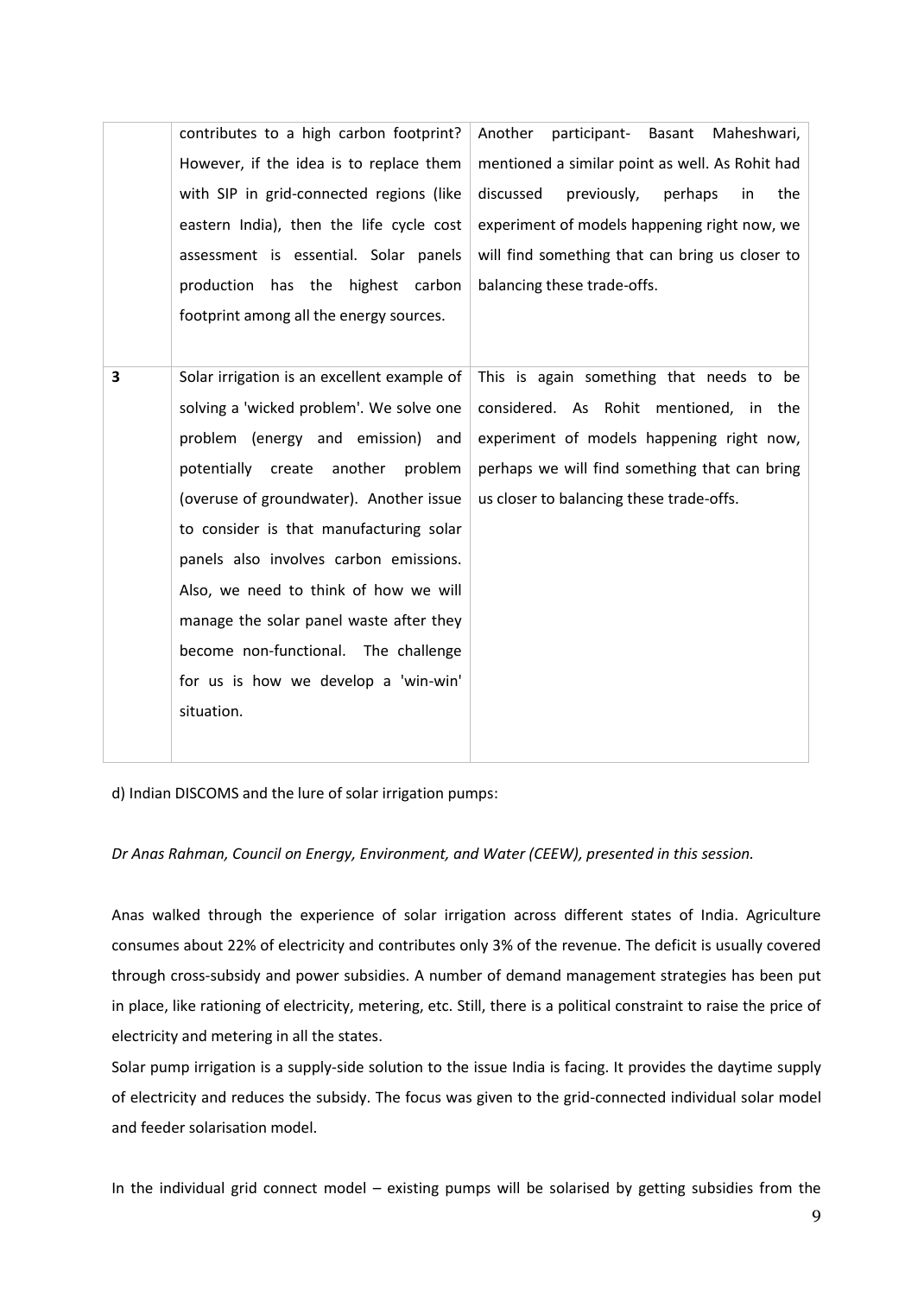states, wherein pumps run on solar power, and excess energy will be sold to the grid at a specified buyback tariff. This helps to reduce state subsidies on electricity and is a source of additional income to farmers. These models have been piloted in three states- Karnataka – (Surya Raithemitra), Andhra Pradesh (Grid connected BLDC pumps) and Gujarat (Suryasakti Kisan Yojana). Each of them with different design and faces several challenges. No state has figured out the ideal way of balancing the incentive subsidy and buyback tariff.

In the case of feeder solarisation, the whole feeder is energised from the decentralised solar power plant. In this, farmers get daytime reliable solar power and reduce transmission losses. Two pilots have been on this – Maharashtra (Mukhyamantri Sura Krishi Vahini Yojana) and Karnataka (Solar farmer scheme). However, the main challenge is land diversion near the feeder and tariff getting low around Rs. 3/kWh, which disincentivises decentralised plant investment compared to the enormous power plants. None of the states has moved to the market model. The current models are unsustainable, and there is a regulation on groundwater extraction that is still going to be an issue that needs to be considered before scaling it up.

| SI no | Question                                                 | <b>Answer</b>                    |
|-------|----------------------------------------------------------|----------------------------------|
| 1     | Under component C of the PM-KUSUM scheme in              | It depends on the<br>present     |
|       | India. The models are suggested as:                      | situation in each of the states. |
|       | 1) solarisation of the existing pump.                    | For example, in a state like     |
|       | 2) solarisation with mandatory energy efficient (BLDC)   | Chhattisgarh, where the farmer   |
|       | pump replacement                                         | gets more than 12 hours of       |
|       | 3) solarisation of agriculture feeder.                   | power supply for agriculture, a  |
|       |                                                          | farmer will be reluctant to      |
|       | Among these, Option 2) is the best practical solution to | adopt a solar-only pump.         |
|       | the farmer and DISCOMS too. Can anyone highlight it?     |                                  |
|       |                                                          |                                  |

#### <span id="page-9-1"></span>*Table 5:Q&A with Dr Anas Rahman*

#### <span id="page-9-0"></span>II. Panel Discussion

#### **Tushaar Shah:**

• The progress of solar irrigation aspects is moving faster than expected, especially in India. The number of solar pumps is at 60% per year; by this rate in 2030, the solar pumps might crowd out. But the worrying aspect is groundwater abstraction, as solar pumps might have a profound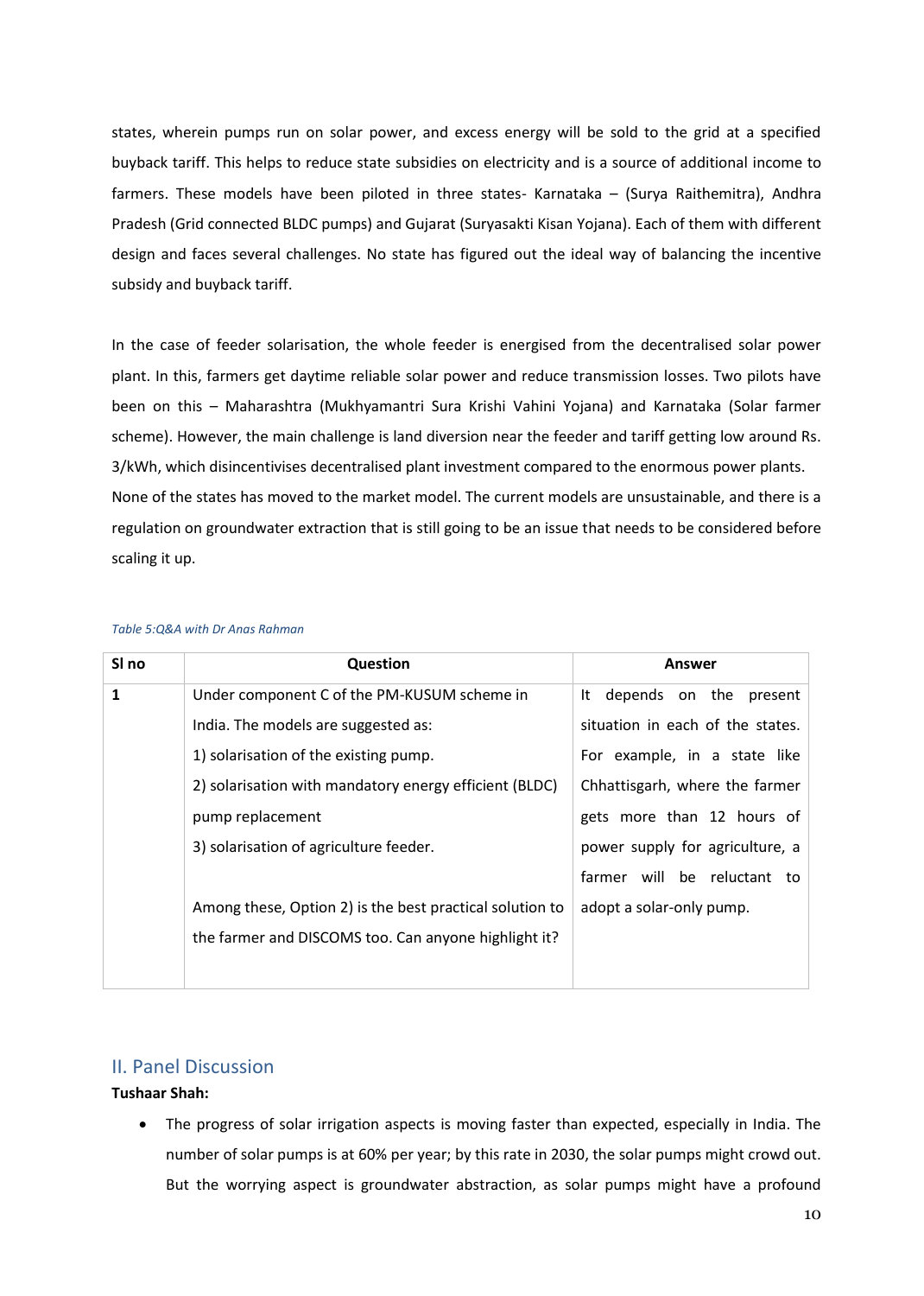impact on the irrigation economy. A more concerning part is the nature of the discussion/debate about solar irrigation policies kept in silos. There are four groups of stakeholders in the irrigation economy in India: DISCOMs, politicians, irrigation/groundwater department, and agricultural department.

- DISCOMS are motivated by the financial health and subsidy they receive. When DISCOMS cannot supply energy that is demanded in agriculture, they can achieve it now by giving it out solar pumps. Besides, dealing with farmers is full of hassle. Thus, DISCOMs are trying to figure out scalable models such as grid-connect solar pumps or feeder solarisation.
- For politicians, the vote bank is an essential consideration in developmental activities. When they realise that grid-connected solar can give cash to the hands of the farmers, they get attracted to promote such schemes. Interestingly, the irrigation and agricultural departments are nowhere in the picture. Probably these stakeholders are not consulted. Since solar irrigation involves tube well and producing food using water, this sailor needs to break to have a holistic perspective. Since groundwater is such a large part of the agricultural economy, solar irrigation policy needs to consider the profound impact of solar pumping on water and agricultural production. Before writing about the rise of solar, the model's design should be worked upon further, considering a fair balance between subsidy and buyback tariff to have sustainable solar irrigation.

#### **Dipal Chandra Barua:**

There are 21 solar irrigation (35kW) pumps installed by Bright Green Energy Foundation (BGEF). Technically it is feasible to do; the marginal cost for farmers is lower relative to diesel. But when it comes to the collation of fees from the farmers, it is not as expected. Probably, we will be encouraging the commercial crop and the fee collection to manage the investment cost will be equally challenging.

#### <span id="page-10-0"></span>*Table 6:Q&A with panellists*

| SI no | <b>Questions</b>                                                      | <b>Answers</b>                                                                      |
|-------|-----------------------------------------------------------------------|-------------------------------------------------------------------------------------|
| 1.    |                                                                       | In developing countries like Pakistan, if   Maha Qasim: In the Punjab province, the |
|       | rights, it's your<br>land<br>have<br>vou                              | Government has introduced<br>significant                                            |
|       | opportunity to take out groundwater as                                | subsidies for installing solar irrigation pumps,                                    |
|       | much as you want through solar. I want                                | which are tied to subsidies for installing drip                                     |
|       | to quote an example of my province                                    | irrigation. Farms with drip irrigation systems                                      |
|       | Baluchistan, where monitoring isn't                                   | can buy solar irrigation systems at a price                                         |
|       | possible; during summer, people switch $\vert$ 80% cheaper than farms | without<br>drip                                                                     |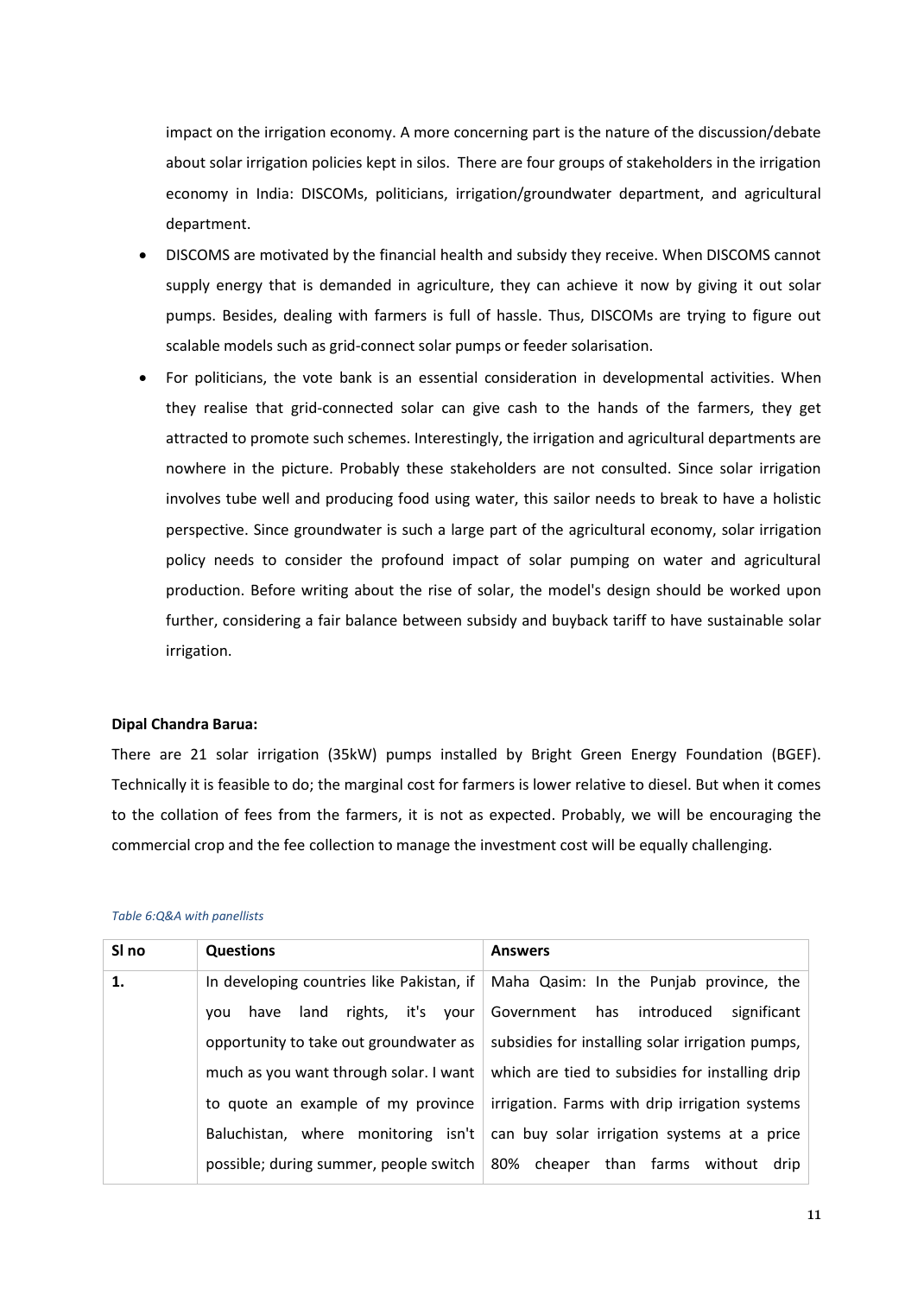|    | on their motor pumps from morning till<br>5 pm. In the future, we will face water<br>shortages if this continues, so how and                                                                                                                                                                                                                                                                                  | irrigation.                                                                                                                             |
|----|---------------------------------------------------------------------------------------------------------------------------------------------------------------------------------------------------------------------------------------------------------------------------------------------------------------------------------------------------------------------------------------------------------------|-----------------------------------------------------------------------------------------------------------------------------------------|
|    | what policies should be initiated to<br>overcome this behaviour?                                                                                                                                                                                                                                                                                                                                              |                                                                                                                                         |
| 2. | Dr Dhital, thank you for your valuable<br>insights. I want your views on the<br>options (concerning net metering) of<br>connecting a community-owned Mini-<br>grid system (integrated with SIP) to the<br>grid? How is the feasibility in terms of<br>technical viability, tariffs? Is the<br>Nepalese grid ready to accommodate<br>mini grids into the national grid,<br>especially in rural areas of Nepal? | Theoretically, it is possible. The country has<br>not done enough work to calculate the right<br>size for these small scale mini-grids. |

<span id="page-11-0"></span>Top takeaways from the webinar, and how and whether SoLAR future work can address them?

Takeaway 1: Coordination among the energy, water, and the agricultural department is essential

Takeaway 2: Since a few pilots have been done on grid-interacted solar pumps, a project like SoLAR should dig out the findings in Gujarat, Andhra Pradesh, and Karnataka.

Takeaway 3: A feasible and technical option for grid-connection for Nepal needs to be developed considering safety and security sides.

Takeaway 4: Experimentation needs to encourage at the state level to find out suitable models for the local conditions

Takeaway 5: Build trust with farmers to increase the demand for solar irrigation. The soft part of the project needs to be focused on as well.

Takeaway 6: Challenges and downside exist in all the new technology, but as long as the Pareto solution